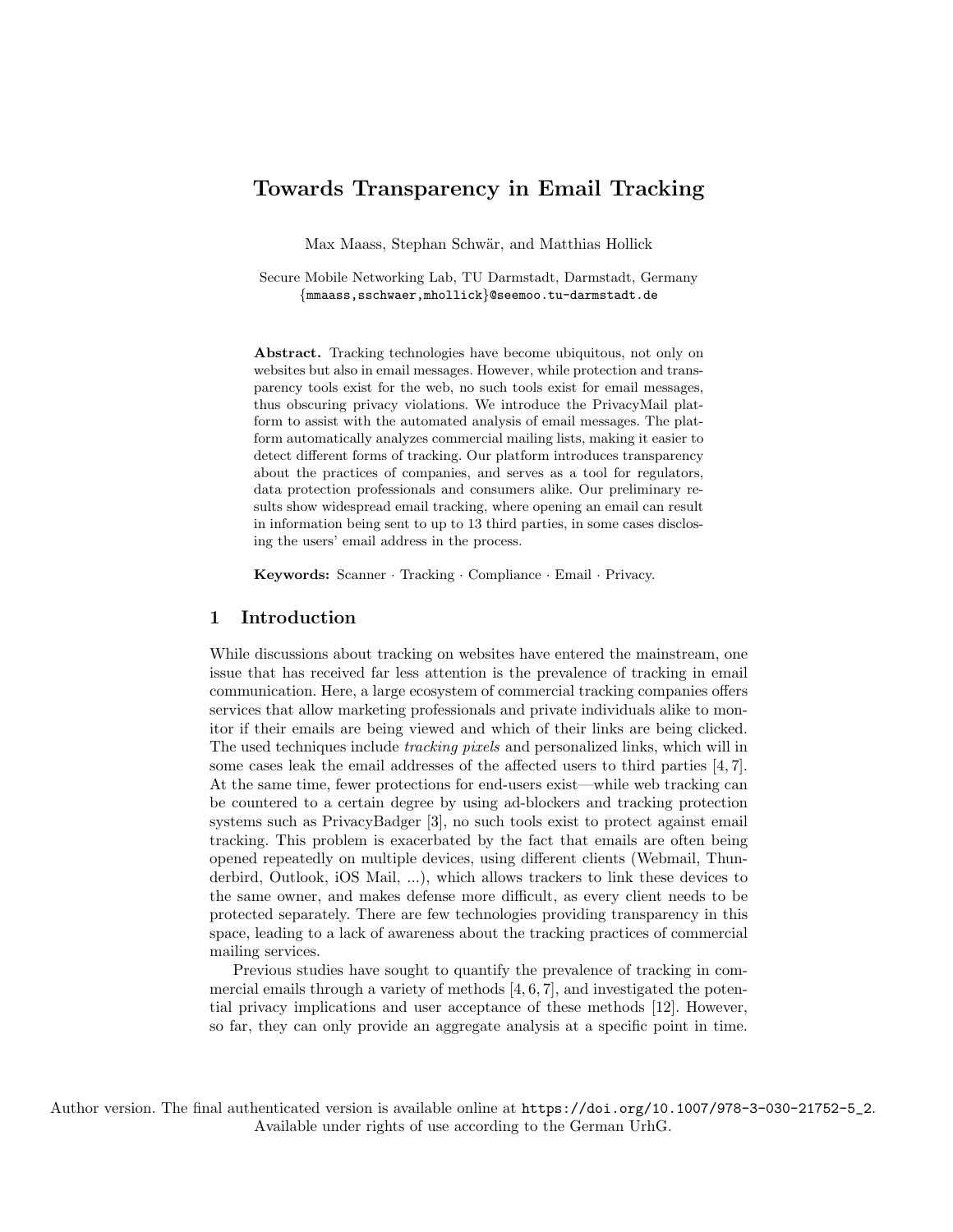

Fig. 1. Potential areas of privacy concern.

Their ability to provide public transparency about the practices of individual companies over time, a common approach in the area of online tracking [1, 9], is thus limited.

We aim to fill this gap by designing and developing a **public email privacy** benchmarking system called PrivacyMail. The system allows anyone to register special email addresses for commercial mailing lists, and will analyze incoming emails for common tracking techniques. It will also attempt to detect the disclosure of personally identifiable information (PII), like the email address, to third parties. This information can be used by data protection officers (DPOs) to check the compliance of companies with relevant regulation, by individual users to inform themselves about the risks of subscribing to mailings from specific companies, and by researchers to gain more insight into the practices of a large, crowd-sourced set of companies that send out these mailings. A beta version is available at https://PrivacyMail.info.

We will proceed by reviewing related work in Section 2 and providing an overview about our system in Section 3. In Section 4, we discuss preliminary results from the operation of an early version on a limited dataset to demonstrate the capabilities of the current prototype. We will close the paper by discussing future work in Section 5 before concluding in Section 6.

# 2 Related Work

Research on email privacy can be split into two areas (cf. Figure 1): privacy against intermediaries (like email providers or third parties eavesdropping on communication between the mail exchanges (MXs)), and privacy against tracking by the sender, which is the topic of this paper. Privacy against intermediaries can be ensured through transport- and end-to-end encryption, and has been studied in some detail (cf. [2] for an overview). In contrast, privacy against the sender has not received a lot of attention so far.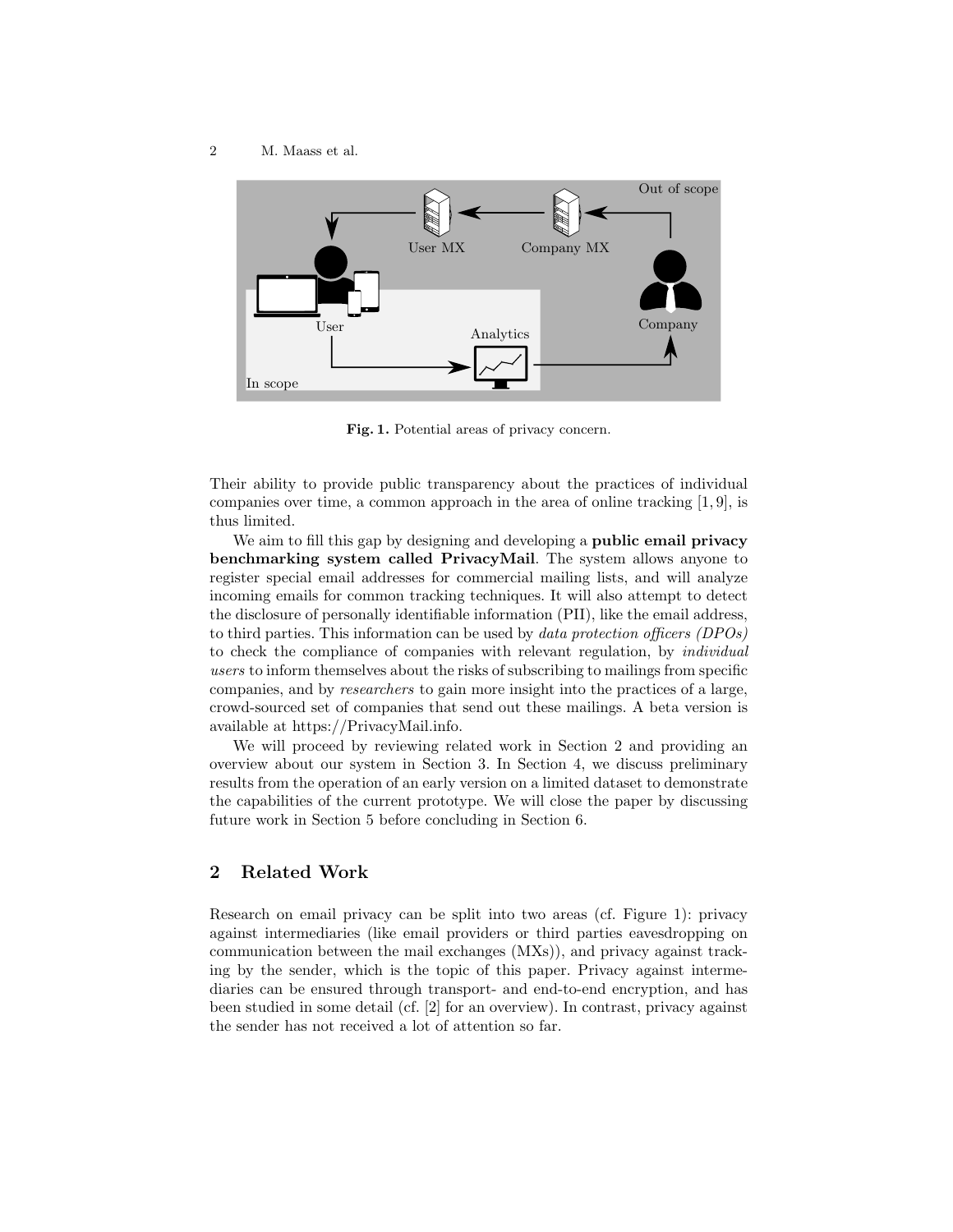Englehardt et al. developed the system that serves as the conceptual basis for our own. They used OpenWPM [5] to scan a dataset consisting of over 12 500 emails from 902 different senders (a mix of popular shopping and news websites) [4]. They found that 85% of emails contained at least one embedded image from a third party, and 19% of senders contained embedded external content that leaked the email address of the recipient to a third party (by encoding it in the URL, cf. Section 3). They also found that repeatedly opening the same email changed which third parties were embedded in 21% of the cases. Finally, they showed that existing tracker blocking lists, designed for use against website-based trackers, missed a significant portion of third parties commonly embedded in emails.

Xu et al. [12] analyzed a corpus of over 44 000 emails, collected over a period of 7 years, and found widespread use of tracking in a large variety of different sectors. They also investigated the potential privacy implications of email tracking, and found that sending a small number of emails is sufficient to track some users for several weeks, including their geographical location. Finally, they performed a user study and found that users are generally unaware of the privacy risks of email tracking, and a vast majority of users were interested in protecting themselves from it after they learned of its existence.

Hu et al. [7] analyzed a large corpus of emails collected from disposable email services. They crawled public mailboxes of several popular providers of anonymous, temporary email accounts and collected a corpus of 2.3 million messages from over 200 000 distinct domains. They again confirmed that email tracking is a common practice, and is disproportionately used by large companies. They also found that the market for email tracking is not yet dominated by a single company.

Haupt et al. [6] collected a dataset of over 60 000 emails from the newsletters of a variety of different companies. They investigated the properties of tracking images, and proposed an automated approach to detect and block them using a machine learning classifier, achieving a detection rate of 92%.

All of these studies have in common that they provide only an aggregate analysis of a snapshot of the current state of email newsletters, thus making it impossible to draw conclusions about an individual users' exposure to tracking. Such an analysis for the area of web privacy is being offered by two projects: Webbkoll [1] and our own prior work, *PrivacyScore.org* [9]. Both perform automated scans of websites to determine their privacy properties, and PrivacyScore also seeks to create public transparency about the practices of website operators to incentivize them to change their behavior [8]. To the best of our knowledge, aside from the platform developed in this paper, no similar system exists in the domain of email messages.

# 3 System Overview

In this section, we give an overview of our system, the analyses we perform, and the challenges we encountered. The platform is built using Python and the Django framework. The overall process of using PrivacyMail is shown in Figure 2.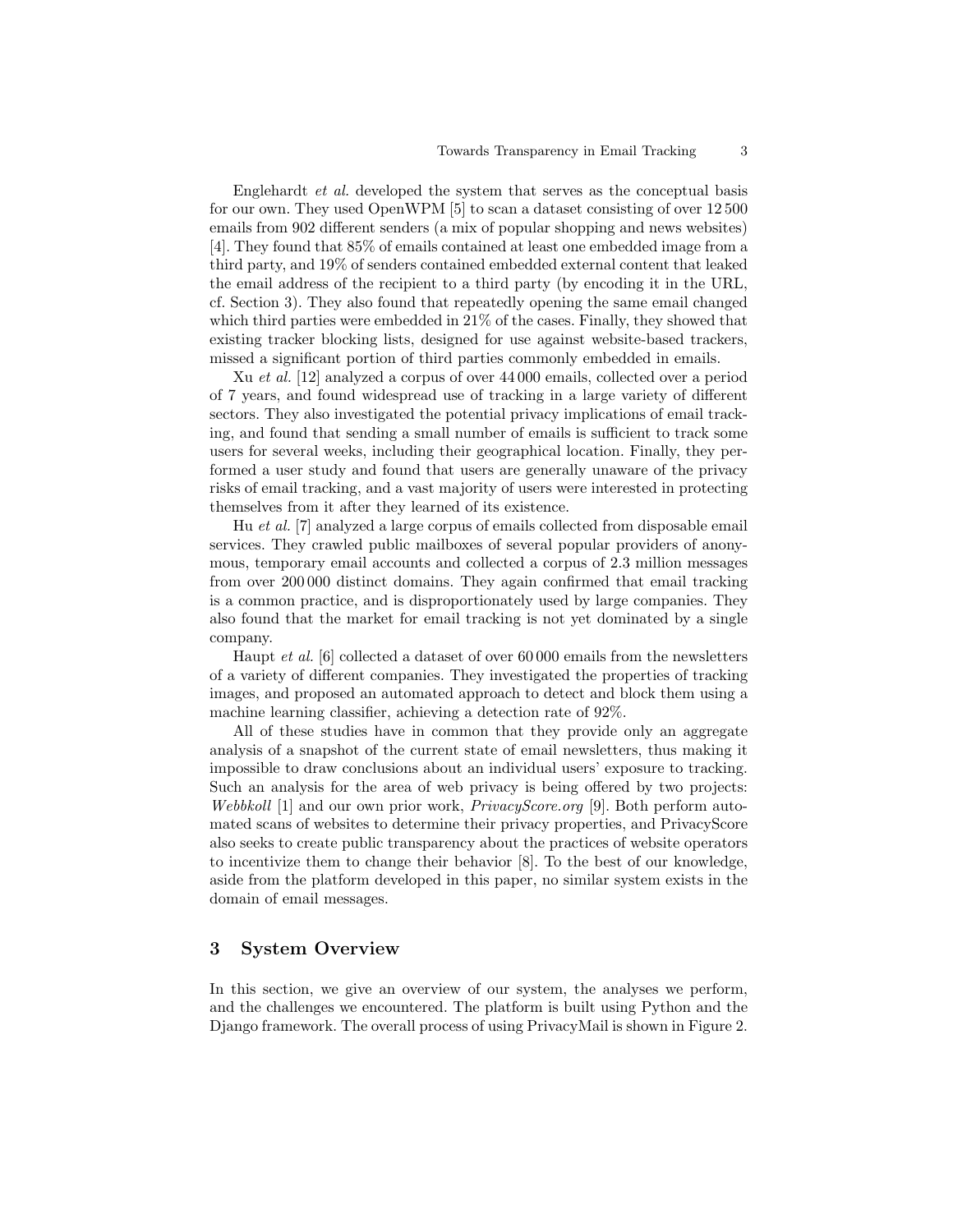

Fig. 2. Usage of the PrivacyMail platform.

### 3.1 Adding a service

Any service that sends out newsletters can be registered with the system by entering its URL into the system. PrivacyMail will generate a unique identity with an email address (hosted by PrivacyMail), name, and gender (as some newsletter providers ask for this upon registration), and display it to the user performing the registration. The user will then enter that email and other required information into the newsletter sign-up form. The resulting email confirmation will be received by PrivacyMail.

The user will also be invited to add additional metadata about the service. This includes a canonical name (e.g. "Spiegel Online" for spiegel.de, or "Annual Privacy Forum" for privacyforum.eu) to facilitate a search using human-readable terms, and information about the country and industry sector of the website. This metadata can later be used for further analyses.

Each new identity must be manually confirmed by an administrator, and no automated processing takes place until then. This ensures that the email address was signed up at the correct website. If everything is in order, the administrator will confirm the registration by clicking the email confirmation link. Any future emails from the sending domain will be automatically processed without human interaction.

#### 3.2 Analyzing emails

When a new email from a permitted sender for a confirmed identity arrives, it is automatically processed. First, the email is saved to the database, including all relevant headers. Next, all external links (but not the embedded external resources, like images) are extracted from the email. The system attempts to deduce which of the detected links are management links (e.g., links to change subscription settings or view the email in the browser), and which are regular content links (e.g., links to news articles, products, etc.), using a mix of heuristics,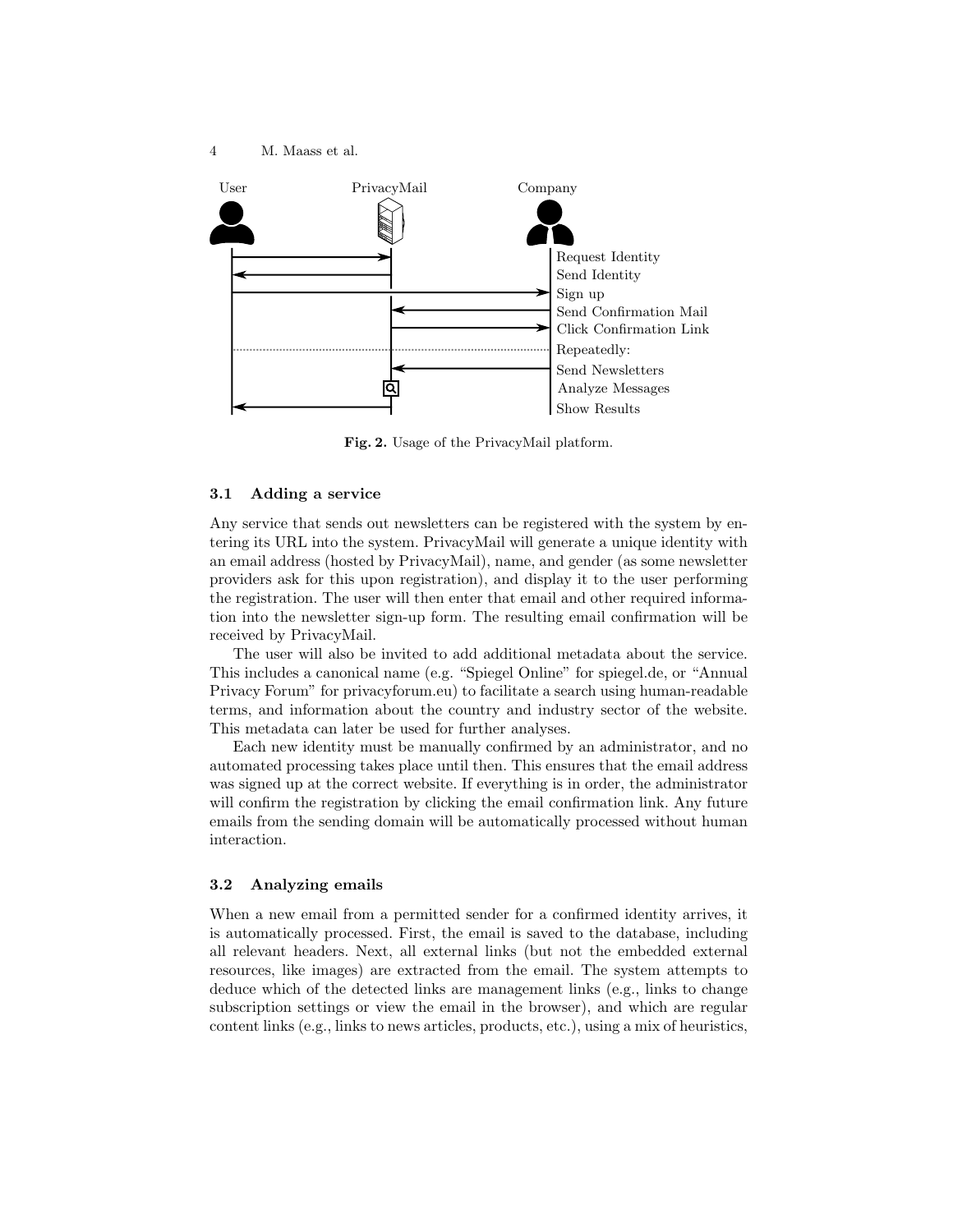including word lists and link clustering. Once all likely management links have been excluded, the system chooses one of the remaining links and marks it for later investigation.

External resource analysis: Email tracking is usually performed with one of two goals: The sender wants to determine if the recipient opened the email, and/or if she clicked any links embedded in the email. Depending on the goal, different techniques are used. Commonly, a small image hosted by a tracking company is embedded in the email, using a personalized URL that can be linked to the recipient. Upon opening the message, most email clients<sup>1</sup> will automatically load this external resource from the servers of the company, thereby notifying the company that the email was opened by this specific recipient. As this tracking pixel is too small to be seen, the user will not notice its presence in the email. Alternatively, the same technique can be used with visible images (e.g., product photos in an ecommerce newsletter). Such requests to tracking providers not only inform them about the fact that the email was opened, but also leak the IP address and user agent (i.e., the used browser or email client) to them. This information can be used to obtain a (coarse) geographic location of the user [12].

More than one tracker can be included using a single tracking pixel through the use of HTTP forwarding. In this case, the first tracking service will forward the user to a second one, which forwards the user even further, until all desired tracking services have been informed and the request is answered by the final destination (i.e., the 1x1 pixel image). This allows an unlimited number of trackers to be included using a single image.

To detect this tracking, we save the message to an HTML file and host it on a machine-local web server. This allows us to view it with OpenWPM, an automated Firefox browser intended for research [5]. Viewing the email like this approximates opening it in a webmail system with remote content enabled. OpenWPM will log all requests and responses generated by viewing the email, thus giving us an accurate representation of what will happen when a user views this email without clicking any links. Using this (instead of a static analysis of embedded external content) allows us to see not only the embedded external trackers, but also any additional trackers contacted through HTTP redirects. All requests and responses and the relations between them are saved in the database.

Link analysis: If the sender wants to know if links from the email were clicked (e.g., to judge the click-through rate of advertising campaigns), they can also personalize the links. In this case, the links will point to a special URL, hosted by the tracking service, which will log the visit and forward the user to the actual target of the link (e.g., a product or news article). This tracking only becomes active when the user clicks the link, but cannot be prevented by not loading external resources. Again, more than one tracker can be informed through HTTP forwarding.

To detect this tracking, we delete the local state (cookies, sessions, ...) of the OpenWPM browser and instruct it to visit the link we have previously selected

 $1$  See Table 12 of [4] for an overview of eMail client behavior.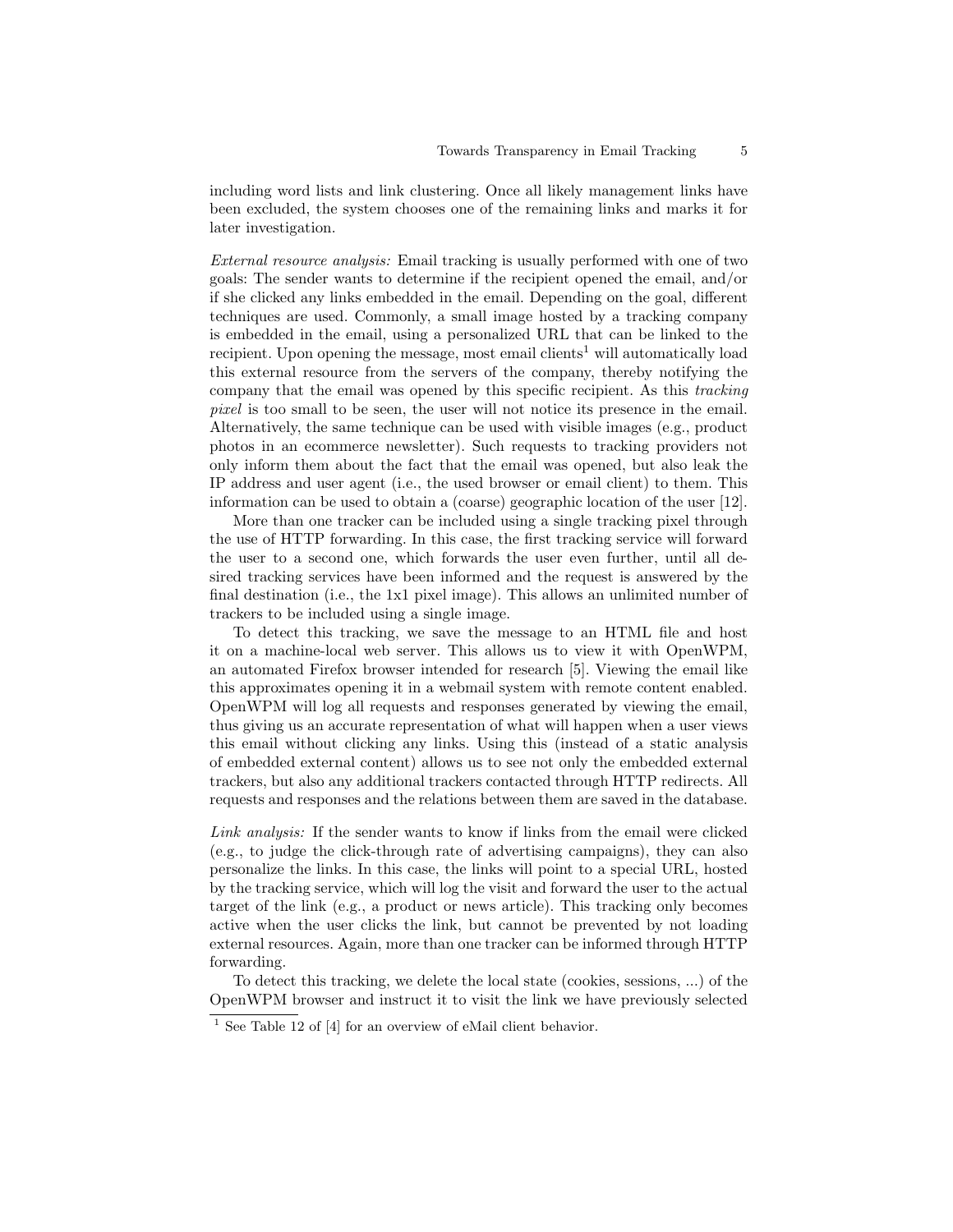6 M. Maass et al.

in the email. Again, we log all requests and responses and identify the chain of HTTP redirects that takes place when visiting the link, until the final destination is reached.

Email disclosure analysis: Trackers use different techniques to identify email recipients in these links, however, identifiers derived from the email address are common. Previous work has shown that in many cases, hashes or encoded versions of the email address are used by tracking services [4, 7], in some cases nesting different encodings or hash algorithms (e.g., md5(sha1(email))). This shows that the email addresses of recipients are widely shared with third parties, either intentionally by the sender of the newsletter, or implicitly by the tracking services. Previous work has shown that simple hashing of such personallyidentifiable information is insufficient to guarantee privacy [10].

To detect this eMail leakage, we compute a series of hashes and encodings of the address, nested to a depth of 2, and check if any of them are found in any of the recorded request URLs for the eMail. If so, we assume that this request discloses the email address, and save this fact in the database. After this, processing of the email is finished.

Further personalization detection: Not all personalization uses identifier derived from the email address. Users may be identified by a different identifier that is linked to their identity on the server. To detect this type of personalization, we offer the option to register more than one identity per service. The system then uses a combination of email timestamps and subject lines to match newsletter messages between different identities. Once a pair has been found, the links are extracted from both and compared. If no personalization is used, the links in both messages should be identical when excluding subscription management links. Thus, if (partially) different links are detected, this is a strong indicator that they are personalized.

Another possibility for differing links may be the use of  $A/B$  testing, in which different versions of emails are sent out to recipients to determine which headlines are more effective at generating clicks. These practices have been observed by Englehardt et al. [4]. To distinguish  $A/B$  testing from other forms of personalization, we also compare the text of the messages to see how similar they are. A high similarity indicates that the same message was sent to both identities, while a low similarity indicates  $A/B$  testing.

Further analyses: Having a large archive of emails, both for a single service over time and for a large, crowdsourced collection of different services, will also allow us to perform additional analyses. For example, does the number of trackers increase or decrease over time? What is the influence of regulatory changes like the upcoming ePrivacy directive? For services annotated with additional metadata, we can compare tracking practices between countries and industry sectors, where Haupt *et al.* found significant differences [6].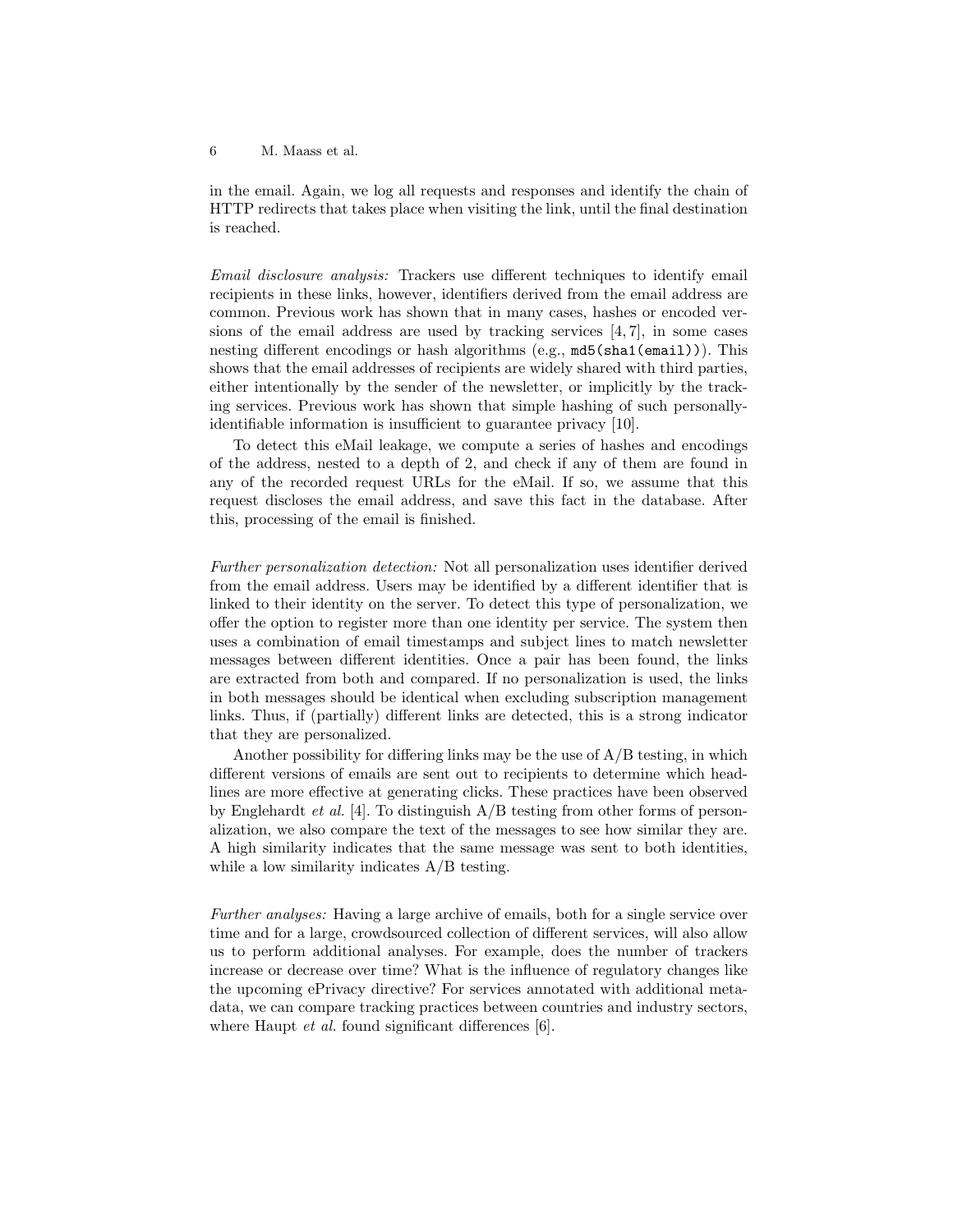#### 3.3 Providing Transparency

The results for all newsletters are made available using a searchable frontend on the project website (currently in development). This allows users to check if the newsletter they are interested in has already been analyzed, and if so, which trackers it uses and to which the email addresses are disclosed. We do not republish the content of newsletters, only the results of our analysis, to avoid allegations of copyright infringement.

#### 3.4 Challenges

One concern is the handling of identities that receive emails from sources that are not affiliated with the original newsletter provider. This could be spam (e.g. due to a data breach at the newsletter provider), or due to a user registering the generated identity with more than one website. We solve part of this problem by only processing emails that come from an approved sender for the identity. emails not sent by the expected sender are held back for manual verification, at which point a decision can be made on how to handle them (e.g., set the sender as a new approved sender, mark the message as spam, or discard it).

The processing time for a single email is on the order of several seconds to half a minute. This makes the analysis a bottleneck for the performance of the system. We are already working on distributing this work to enable PrivacyMail to scale horizontally with demand.

Finally, service providers may not want their newsletters to be analyzed. As we would like to avoid unilateral action from the service providers (i.e., identifying and unsubscribing identities linked to PrivacyMail based on the used email domains), we provide them with the option to opt out of being analyzed by contacting us. To make this transparent to the users, their services will then be listed as excluded from analysis.

### 4 Preliminary Results

To demonstrate the capabilities of the current prototype, we performed a smallscale analysis on a non-representative dataset, obtained by signing up for newsletters from 20 ecommerce and news websites in Germany, the United States, France, Italy and Poland. They were chosen partially based on popularity, partially on personal familiarity, and not informed about the analysis. In total, the dataset contains approximately 2000 emails. More detailed analyses on a larger set of services will be presented at the Annual Privacy Forum.

16 of 20 companies (80%) sent emails containing at least one resource hosted by a 3rd party (i.e., a domain not directly associated with the sending company), with an average of 118.4 resources per email (median 111, min 0, max 363). These may represent tracking, but also more benign purposes, such as the use of content distribution networks (CDNs) to host article pictures.<sup>2</sup> In total, 43

<sup>&</sup>lt;sup>2</sup> Differentiating between these cases automatically is challenging, as standard tracker blocking lists have been shown to be unreliable when applied to email tracking [4].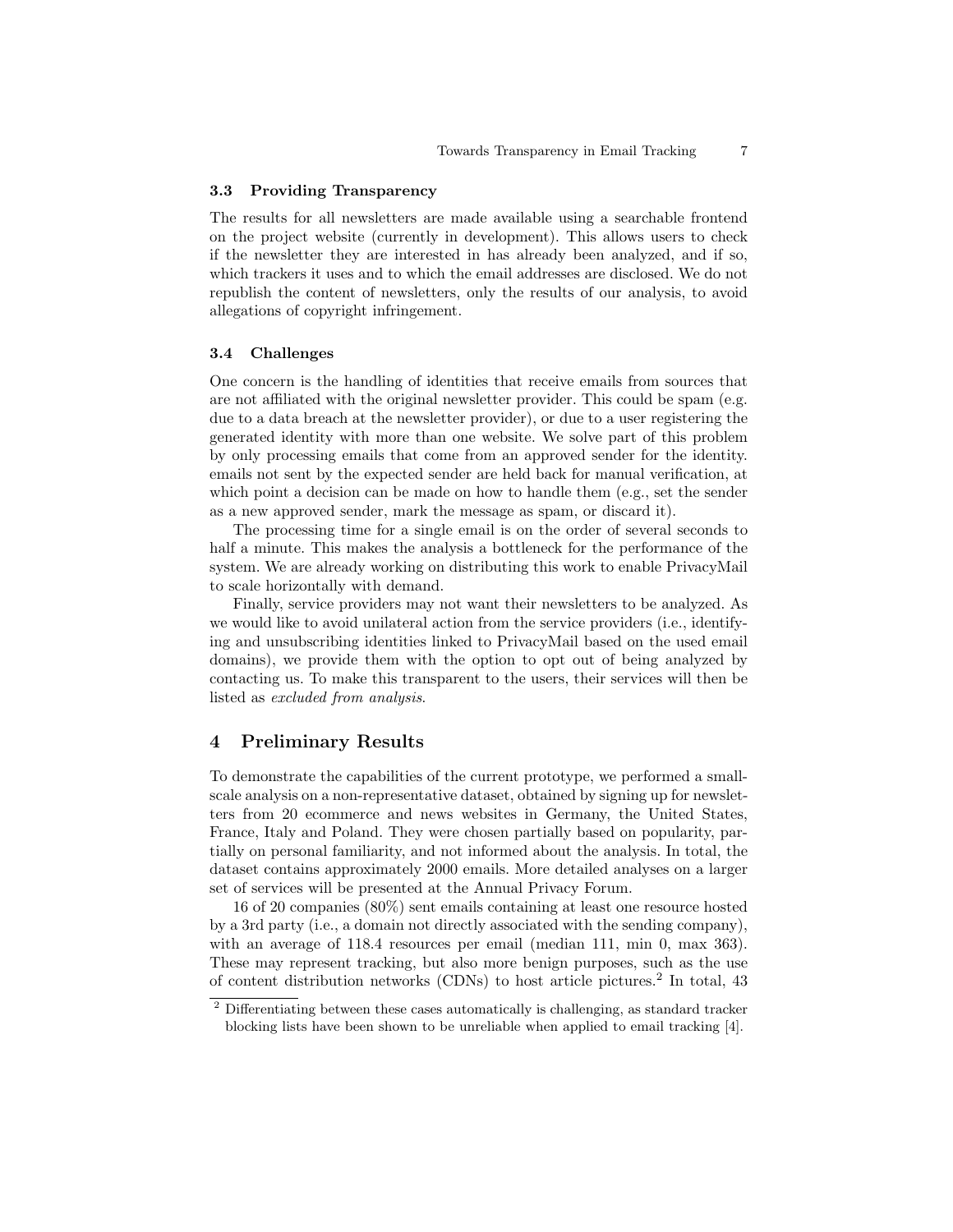

Fig. 3. CDF of third party count per service  $(n = 20)$ .



Fig. 4. CDF of fraction of personalized links per service  $(n = 18)$ .

distinct 3rd party domains were contacted, with an average of 1.56 third parties per email (median 1, min 0, max 13, cf. Figure 3 for the cumulative distribution function  $(CDF)$ ).

When opening the emails, at least 4 out of 20 services (20%) leak the email address of recipient to at least one website (including their own), and 13 different websites receive them from at least one service, often hashed using the md5 algorithm. Some of the receiving websites belong to the company sending the newsletter, while at least 9 of them belong to tracking companies, many of them located in the United States.

#### 4.1 Case Study 1: Individual service analysis

For our first case study, we examine the daily newsletter sent by a major French newspaper. When opening one email, mail clients that load external content will access 70 external resources, 24 of which are loaded from 3rd party domains, including a French tracking company and an advertising subsidiary of Google. Some requests are also forwarded to additional external 3rd parties, leading to the inclusion of another company. Interestingly, some requests are forwarded to the local machine of the user (http://localhost/), which may be either due to a misconfiguration, or used to ensure that no content is loaded.

22 of the embedded external resources contain the md5-hashed email address of the recipient, which is sent to the website of the newspaper and forwarded to a 3rd party, ivitrack.com. <sup>3</sup> The URLs also contain what is likely a message identifier, indicating that this is used to track which users have actually read the newsletter.

When clicking the link to a news article, the user is forwarded to a subdomain of the newspaper, which forwards the user via the same French tracking company that was previous included through embedded images. This is likely used to

<sup>&</sup>lt;sup>3</sup> We were unable to find details about this company, but hashed email address leaks to this company have also been observed by Englehardt et al. [4].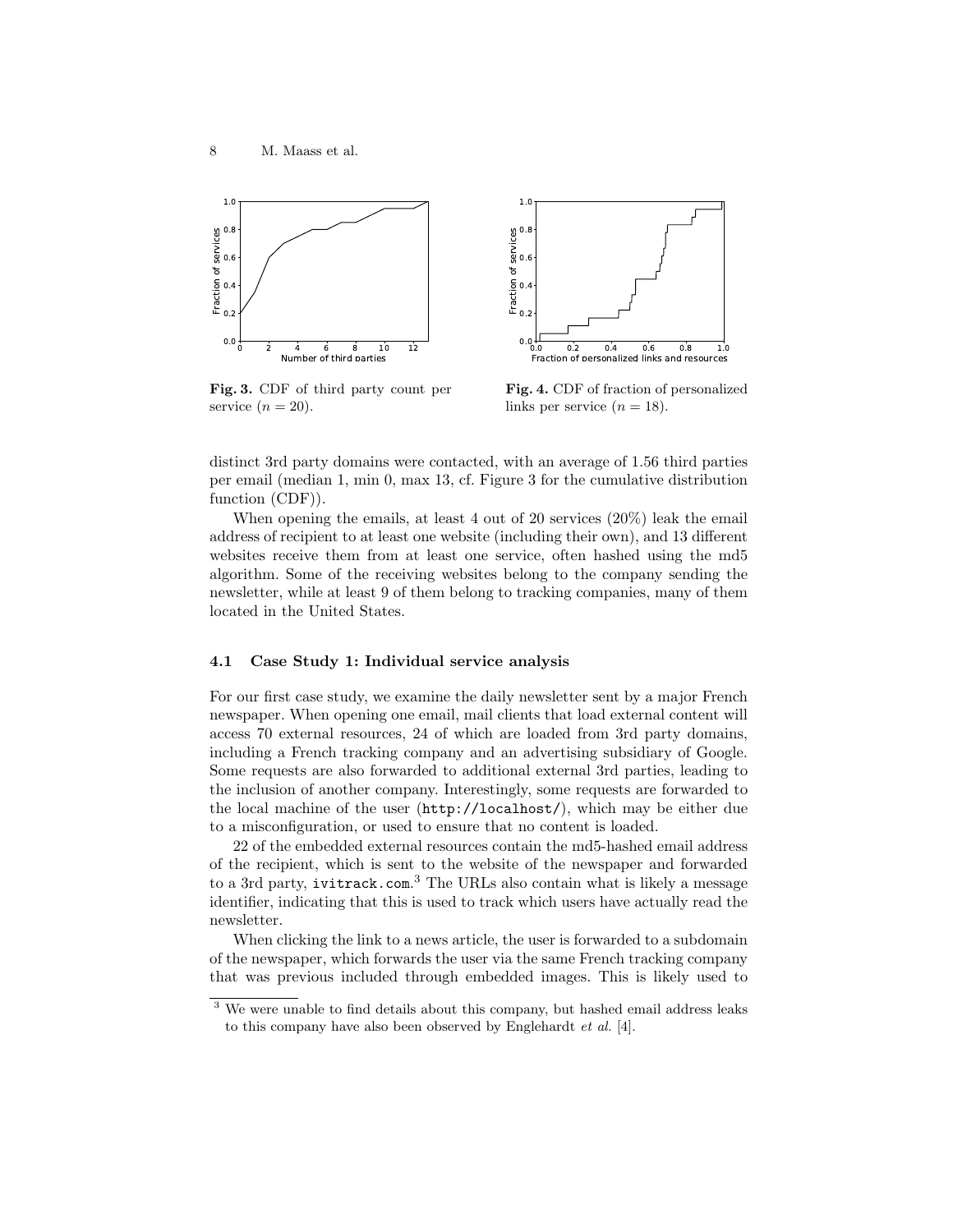track which links are being opened by users, although it does not carry any user identities derived from the email address.

## 4.2 Case Study 2: A/B testing

Our second and third case study show the added possibilities enabled by having more than one recipient for each newsletter. Comparing emails sent by the same service to different recipients allows us to detect if the service is performing  $A/B$ testing (cf. Section 3.2). In our dataset, we observed two services performing  $A/B$ testing, both of them German shopping companies. Each used a base email with a set of products or banners common to both emails, with one being extended with additional banners or product offers. Due to the probabilistic nature of  $A/B$ testing, these numbers should be considered a lower bound. The confidence can be increased by adding additional identities to the service under test.

#### 4.3 Case Study 3: Link Personalization

We also compare the links sent to different identities registered for the same newsletter to detect tracking identifiers that are not derived from the email address. In our dataset, we observed different degrees of personalization. In some newsletters, almost all links and external resources were personalized, some only personalized links to their homepage, but not to individual articles from the newsletter. Only one service in the dataset used personalization only for the subscription management links. The CDF of the degree of personalization is shown in Figure 4.

# 5 Future Work

Over the coming weeks we plan to include more analyses in the platform, and expose them in the frontend. We will enhance security and performance by using a distributed and containerized system for the analysis of the emails, and potentially switching from OpenWPM [5] to Privacyscanner [11]. Finally, we would like to discuss the feature wishes and requirements of practitioners in the field at the conference, and incorporate them to make the platform more useful for their purposes.

### 6 Conclusion

In this paper, we presented *PrivacyMail*. Similar to our PrivacyScore platform [9], we aim to shine a light on a type of privacy invasion that has traditionally been invisible. To facilitate this we designed a system that automatically analyses emails for tracking and personalization, and presented an example evaluation of a small set of services, finding evidence of email address leakage, tracking through personalized links, and A/B testing.